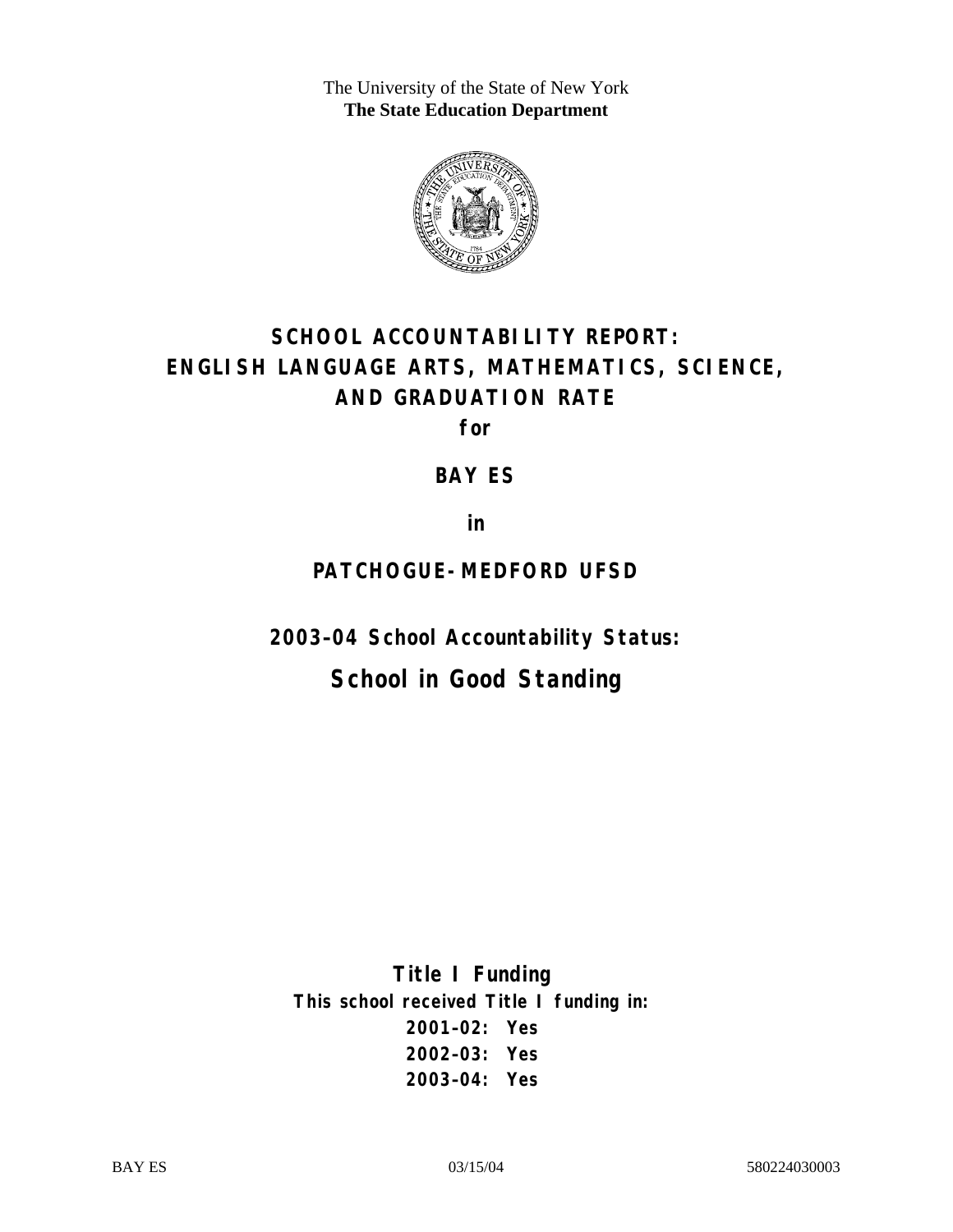#### **District/School Accountability Status Categories**

The list below defines the district or school status categories under New York State's district and school accountability system, which is divided into a Federal Title I component and a State component. A district or school that does not receive Title I funding in a school year does not have a federal status in that year. Schools receiving Title I funds that are not in good standing must provide school choice for their students; those in need of improvement year 2 and beyond must also provide Supplemental Education Services to eligible students. Other consequences for districts and schools not in good standing can be found at: www.emsc.nysed.gov/deputy/nclb/accountability/siinfo.htm. To be removed from any improvement status, a district or school must make Adequate Yearly Progress (AYP) for two consecutive years, or in the case of a School Under Registration Review, achieve the performance targets established for the school by the Commissioner.

**District/School in Good Standing:** A district or school is considered to be in good standing if it has not been identified as a District or School in Need of Improvement, Requiring Corrective Action, Planning for Restructuring, or Requiring Academic Progress, or as a School Under Registration Review.

**District/School Requiring Academic Progress:** Under the State component of New York's accountability system, a district or school that did not make AYP in the same grade and subject for two consecutive years is considered a School Requiring Academic Progress (Year 1) the following year. In each succeeding year that the school fails to make AYP, the year designation is incremented by one.

**District/School in Need of Improvement (Year 1):** A district or school that has not made AYP for two consecutive years in the same grade or subject while receiving Title I funds is considered a District/School in Need of Improvement (Year 1) the following year.

**District/School in Need of Improvement (Year 2):** A District or School in Need of Improvement (Year 1) that does not make AYP in the grade or subject for which it was identified while receiving Title I funds is considered a District or School in Need of Improvement (Year 2) the following year.

**District/School Requiring Corrective Action:** A District or School in Need of Improvement (Year 2) that does not make AYP in the grade or subject for which it was identified while receiving Title I funds is considered a District or School Requiring Corrective Action the following year.

**District/School Planning for Restructuring:** A District or School Requiring Corrective Action that does not make AYP in the grade or subject for which it was identified while receiving Title I funds is considered a District or School Planning for Restructuring the following year.

**School Under Registration Review (SURR):** Schools that are farthest from the State standard and have been determined by the Commissioner to be most in need of improvement are Schools Under Registration Review. These schools must achieve performance targets specified by the Commissioner of Education in their area(s) of identification within a prescribed timeframe or risk having their registration revoked by the Board of Regents.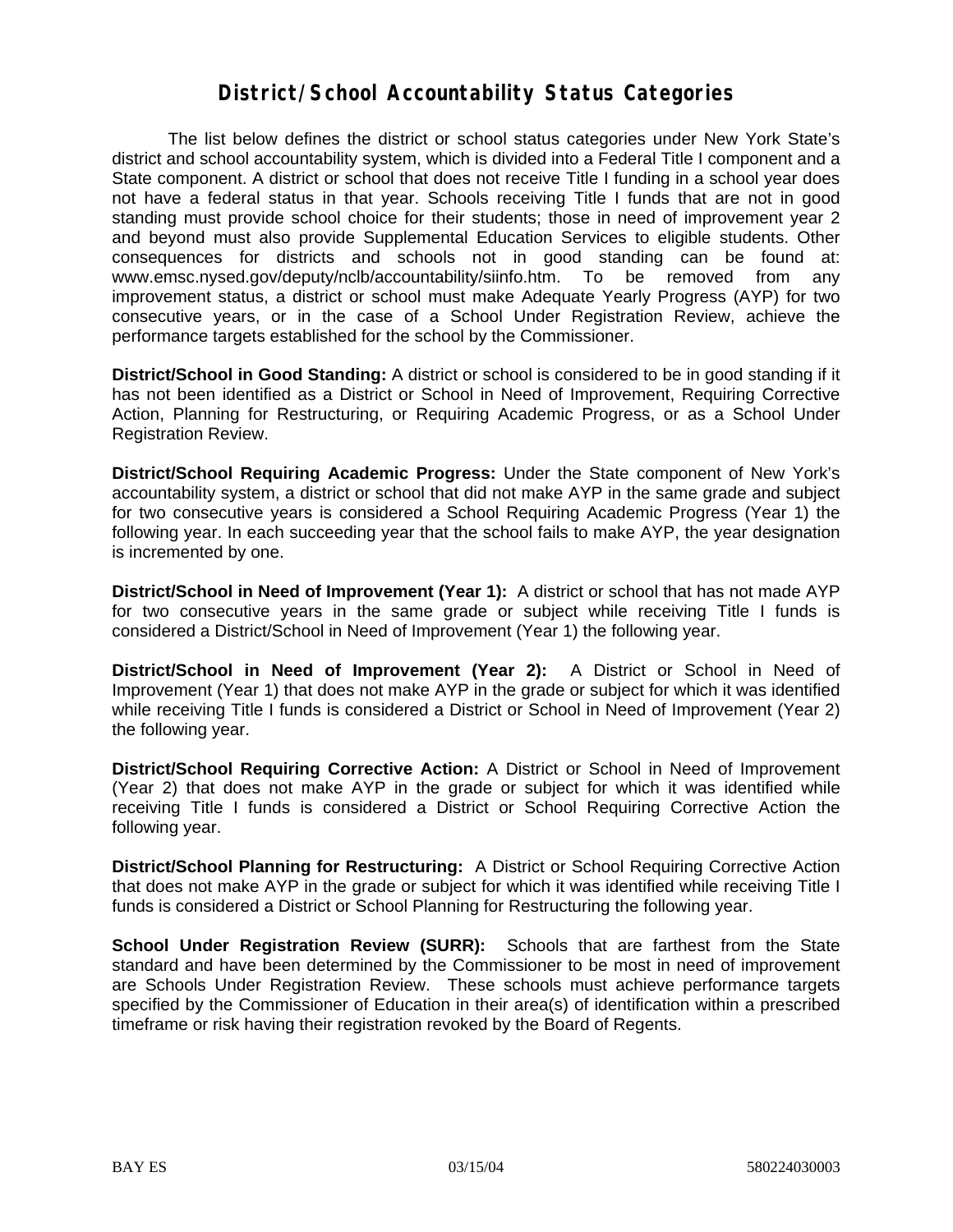# **Elementary-Level English Language Arts**

Definitions of terms, such as Performance Index and Effective Annual Measurable Objective (AMO), are in the glossary, which is the last page of this report.

**For a school to make Adequate Yearly Progress (AYP) in 2002–03, every accountability group must make AYP.** 

**For an accountability group to make AYP in 2002–03, it must** 

- 1. meet the 95 percent participation requirement (*2002–03 Participation*), *and*
- 2. *either* meet its Effective AMO *or* make safe harbor (*2002–03 Performance* and *Standards*).

To meet the participation requirement, 95 percent of the grade 4 enrollment in each accountability group with 40 or more students must

be tested. To meet the Effective AMO, the Performance Index for each group with 30 or more continuously enrolled students must equal or exceed the Effective AMO. To make safe harbor, the Performance Index of each of these groups must equal or exceed its ELA safe harbor target *and* the group must meet the elementary-level science qualification for safe harbor. (See the elementary-level science page of this report for further information on meeting the science qualification for safe harbor.)

*ELA Safe Harbor Targets:* The elementary-level 2002–03 ELA Safe Harbor Target is calculated by using the following equation: 2001–02 PI + (200 – the 2001–02 PI) <sup>×</sup> 0.10. The 2003–04 ELA Safe Harbor Target is calculated by using the following equation: 2002–03 PI + (200 – the 2002–03 PI)  $\times$  0.10. The 2003–04 target is provided for groups whose PI was below the Effective AMO in 2002–03.

| <b>Accountability Group</b>       | 2002-03 Participation |                                    | 2002-03 Performance*                                    |                      | 2002-03 Standards |                                     |                                                           |                                                              | 2003-04                                           |
|-----------------------------------|-----------------------|------------------------------------|---------------------------------------------------------|----------------------|-------------------|-------------------------------------|-----------------------------------------------------------|--------------------------------------------------------------|---------------------------------------------------|
|                                   | Grade 4<br>Enrollment | Percent of<br>Enrollment<br>Tested | Count of<br>Continuously<br>Enrolled<br><b>Students</b> | Performance<br>Index | Effective<br>AMO  | <b>ELA Safe</b><br>Harbor<br>Target | Met the<br>Science<br>Qualification<br>for Safe<br>Harbor | <b>Made</b><br><b>AYP</b> in<br><b>ELA</b> in<br>$2002 - 03$ | <b>ELA Safe</b><br><b>Harbor</b><br><b>Target</b> |
| All Students                      | 99                    | 100%                               | 94                                                      | 154                  | 113               |                                     |                                                           | <b>Yes</b>                                                   |                                                   |
| <b>Students with Disabilities</b> | 24                    |                                    | 21                                                      |                      |                   |                                     |                                                           |                                                              |                                                   |
| American Indian/Alaskan Native    |                       |                                    |                                                         |                      |                   |                                     |                                                           |                                                              |                                                   |
| Black                             | 3                     |                                    | $\overline{2}$                                          |                      |                   |                                     |                                                           |                                                              |                                                   |
| Hispanic                          | 27                    |                                    | 26                                                      |                      |                   |                                     |                                                           |                                                              |                                                   |
| Asian or Pacific Islander         |                       |                                    |                                                         |                      |                   |                                     |                                                           |                                                              |                                                   |
| White                             | 67                    | 100%                               | 64                                                      | 159                  | 111               |                                     |                                                           | <b>Yes</b>                                                   |                                                   |
| Limited English Proficient        |                       |                                    | $\overline{ }$                                          |                      |                   |                                     |                                                           |                                                              |                                                   |
| Economically Disadvantaged        | 41                    | 100%                               | 36                                                      | 150                  | 107               |                                     |                                                           | <b>Yes</b>                                                   |                                                   |
| Final AYP Determination           |                       |                                    |                                                         |                      |                   |                                     |                                                           | <b>Yes</b>                                                   |                                                   |

\*For schools with fewer than 30 continuously enrolled tested students in 2002–03, data for 2001–02 and 2002–03 were combined to determine counts and PIs.

\*\*Groups with a "\*\*" are not required to meet the science qualification for safe harbor to make safe harbor in English and mathematics because fewer than 30 students in the group were administered the science test.

**State accountability status in elementary-level English language arts: School in Good Standing** 

Title I accountability status in elementary-level English language arts: School in Good Standing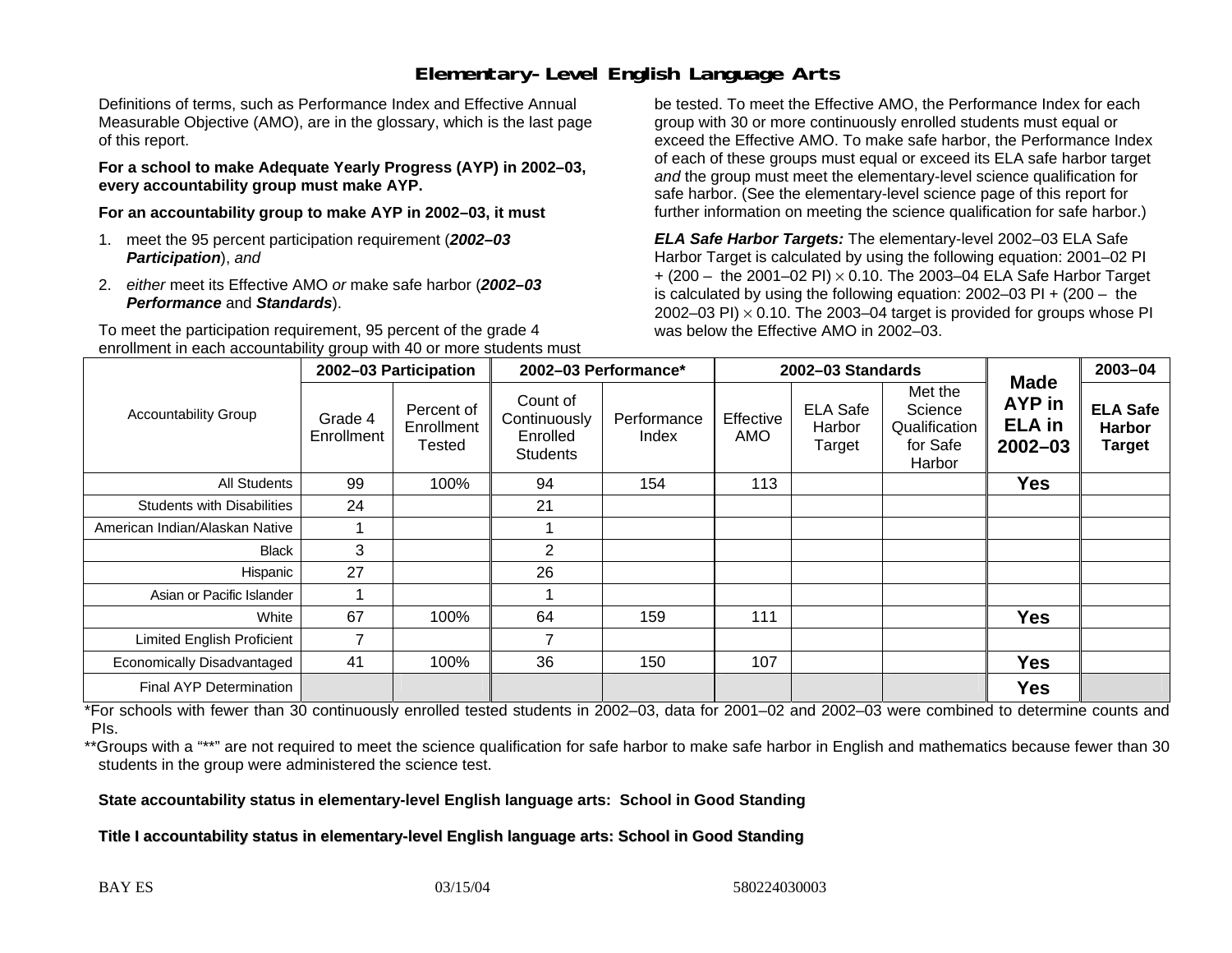# **Elementary-Level Mathematics**

Definitions of terms, such as Performance Index and Effective Annual Measurable Objective (AMO), are in the glossary, which is the last page of this report.

**For a school to make Adequate Yearly Progress (AYP) in 2002–03, every accountability group must make AYP.** 

**For an accountability group to make AYP in 2002–03, it must** 

- 1. meet the 95 percent participation requirement (*2002–03 Participation*), *and*
- 2. *either* meet its Effective AMO *or* make safe harbor (*2002–03 Performance* and *Standards*).

To meet the participation requirement, 95 percent of the grade 4 enrollment in each accountability group with 40 or more students must

be tested. To meet the Effective AMO, the Performance Index for each group with 30 or more continuously enrolled students must equal or exceed the Effective AMO. To make safe harbor, the Performance Index of each of these groups must equal or exceed its math safe harbor target *and* the group must meet the elementary-level science qualification for safe harbor. (See the elementary-level science page of this report for further information on meeting the science qualification for safe harbor.)

*Math Safe Harbor Targets:* The elementary-level 2002–03 Math Safe Harbor Target is calculated by using the following equation: 2001–02 PI + (200 – the 2001–02 PI) × 0.10. The 2003–04 Math Safe Harbor Target is calculated by using the following equation: 2002–03 PI + (200  $-$  the 2002–03 PI)  $\times$  0.10. The 2003–04 target is provided for groups whose PI was below the Effective AMO in 2002–03.

| <b>Accountability Group</b>       | 2002-03 Participation |                                    | 2002-03 Performance*                                    |                      | 2002-03 Standards |                               |                                                           |                                                        | 2003-04                                            |
|-----------------------------------|-----------------------|------------------------------------|---------------------------------------------------------|----------------------|-------------------|-------------------------------|-----------------------------------------------------------|--------------------------------------------------------|----------------------------------------------------|
|                                   | Grade 4<br>Enrollment | Percent of<br>Enrollment<br>Tested | Count of<br>Continuously<br>Enrolled<br><b>Students</b> | Performance<br>Index | Effective<br>AMO  | Math Safe<br>Harbor<br>Target | Met the<br>Science<br>Qualification<br>for Safe<br>Harbor | <b>Made</b><br><b>AYP</b> in<br>Math in<br>$2002 - 03$ | <b>Math Safe</b><br><b>Harbor</b><br><b>Target</b> |
| All Students                      | 99                    | 100%                               | 94                                                      | 165                  | 126               |                               |                                                           | <b>Yes</b>                                             |                                                    |
| <b>Students with Disabilities</b> | 24                    |                                    | 21                                                      |                      |                   |                               |                                                           |                                                        |                                                    |
| American Indian/Alaskan Native    |                       |                                    |                                                         |                      |                   |                               |                                                           |                                                        |                                                    |
| <b>Black</b>                      | 3                     |                                    | 2                                                       |                      |                   |                               |                                                           |                                                        |                                                    |
| Hispanic                          | 27                    |                                    | 26                                                      |                      |                   |                               |                                                           |                                                        |                                                    |
| Asian or Pacific Islander         |                       |                                    |                                                         |                      |                   |                               |                                                           |                                                        |                                                    |
| White                             | 67                    | 100%                               | 64                                                      | 170                  | 124               |                               |                                                           | <b>Yes</b>                                             |                                                    |
| <b>Limited English Proficient</b> | 8                     |                                    | 8                                                       |                      |                   |                               |                                                           |                                                        |                                                    |
| Economically Disadvantaged        | 40                    | 100%                               | 35                                                      | 157                  | 120               |                               |                                                           | <b>Yes</b>                                             |                                                    |
| Final AYP Determination           |                       |                                    |                                                         |                      |                   |                               |                                                           | <b>Yes</b>                                             |                                                    |

\*For schools with fewer than 30 continuously enrolled tested students in 2002–03, data for 2001–02 and 2002–03 were combined to determine counts and PIs. \*\*Groups with a "\*\*" are not required to meet the science qualification for safe harbor to make safe harbor in English and mathematics because fewer than 30 students in the group were administered the science test.

**State accountability status in elementary-level mathematics: School in Good Standing** 

Title I accountability status in elementary-level mathematics: School in Good Standing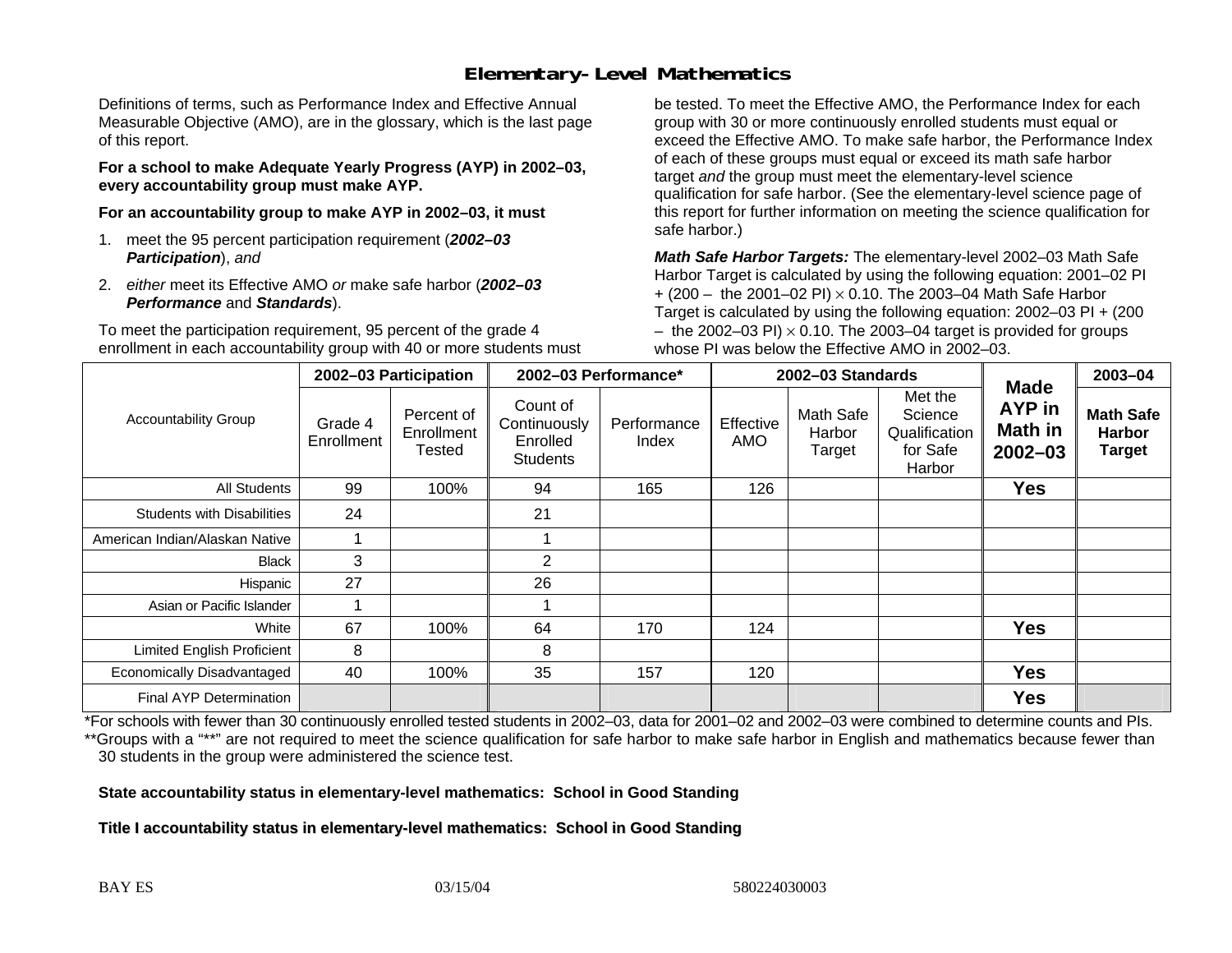### **Elementary-Level Science**

Definitions of terms, such as Progress Target and Adequate Yearly Progress (AYP), are in the glossary, which is the last page of this report.

*Made AYP in Science in 2002–03:* For a school to make AYP in science, the Percent At or Above SDL for the "All Students" group must equal or exceed the State Science Standard or the Science Progress Target.

**State Designated Level (SDL):** The score that students taking the elementary-level science test must equal or exceed on the written portion of the test to meet the State Science Standard.

*Qualification for Safe Harbor in Elementary-Level ELA and Math:* For an accountability group to be considered Qualified for Safe Harbor in Elementary-Level ELA and Math, the Percent At or Above SDL must equal or exceed the State Science Standard or the Science Progress Target in elementary-level science for that group. Groups with fewer than 30 students tested in elementary-level science are not subject to this qualification criterion.

*Science Progress Targets:* The elementary-level 2002–03 Science Progress Target is calculated by adding one point to the 2001–02 Percent At or Above SDL. The 2003–04 Science Progress Target is calculated by multiplying the 2002–03 Percent At or Above SDL by two and then adding one point. The 2003–04 target is provided for groups whose Percent At or Above SDL was below the State Science Standard in 2002–03.

|                                   |                                                         | 2002-03 Performance*       | 2002-03 Standards                   |                               |                                             | $2002 - 03$                                                             | 2003-04                       |
|-----------------------------------|---------------------------------------------------------|----------------------------|-------------------------------------|-------------------------------|---------------------------------------------|-------------------------------------------------------------------------|-------------------------------|
| <b>Accountability Group</b>       | Count of<br>Continuously<br>Enrolled<br><b>Students</b> | Percent At or<br>Above SDL | <b>State</b><br>Science<br>Standard | Science<br>Progress<br>Target | <b>Made AYP</b><br>in Science<br>in 2002-03 | Qualified for<br>Safe Harbor in<br>Elementary-<br>Level ELA and<br>Math | Science<br>Progress<br>Target |
| All Students                      | 94                                                      | 80                         | 40                                  |                               | <b>Yes</b>                                  | Yes                                                                     |                               |
| <b>Students with Disabilities</b> | 21                                                      |                            |                                     |                               |                                             |                                                                         |                               |
| American Indian/Alaskan Native    |                                                         |                            |                                     |                               |                                             |                                                                         |                               |
| <b>Black</b>                      | $\overline{2}$                                          |                            |                                     |                               |                                             |                                                                         |                               |
| Hispanic                          | 26                                                      |                            |                                     |                               |                                             |                                                                         |                               |
| Asian or Pacific Islander         |                                                         |                            |                                     |                               |                                             |                                                                         |                               |
| White                             | 64                                                      | 89                         | 40                                  |                               |                                             | Yes                                                                     |                               |
| Limited English Proficient        | 8                                                       |                            |                                     |                               |                                             |                                                                         |                               |
| Economically Disadvantaged        | 35                                                      | 74                         | 40                                  |                               |                                             | Yes                                                                     |                               |
| Final AYP Determination           |                                                         |                            |                                     |                               | <b>Yes</b>                                  |                                                                         |                               |

\*For schools with fewer than 30 continuously enrolled students in 2002–03, data for 2001–02 and 2002–03 were combined to determine counts and percents at or above SDL.

#### **State accountability status in elementary-level science: School in Good Standing**

#### Title I accountability status in elementary-level science: School in Good Standing